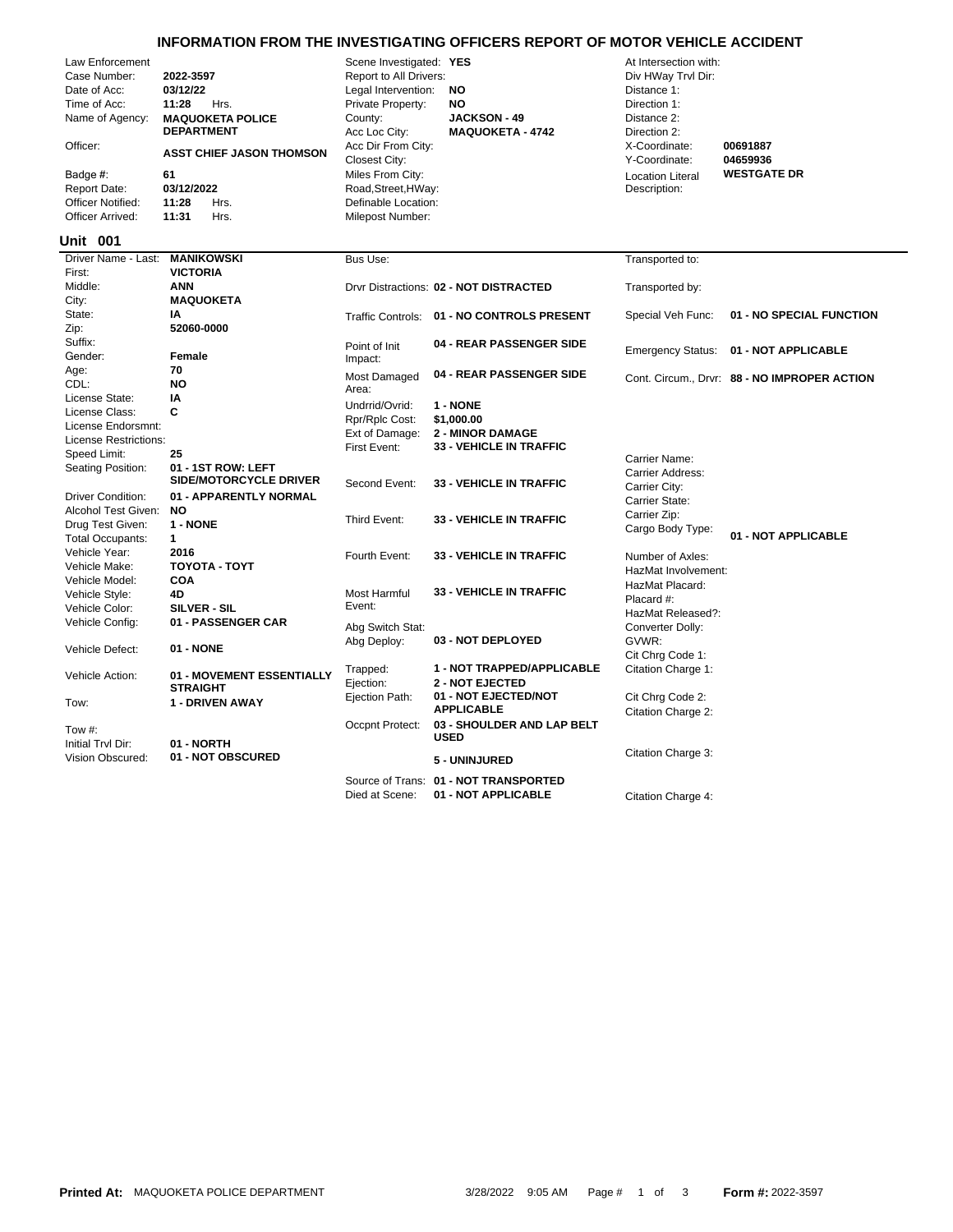## **002 Unit**

| אט וווי                  |                               |                                |                                            |                          |                                                 |
|--------------------------|-------------------------------|--------------------------------|--------------------------------------------|--------------------------|-------------------------------------------------|
| Driver Name - Last:      | <b>MUHLHAUSEN</b>             | Bus Use:                       |                                            | Transported to:          |                                                 |
| First:                   | CARL                          |                                |                                            |                          |                                                 |
| Middle:                  | <b>ALAN</b>                   |                                | Drvr Distractions: 02 - NOT DISTRACTED     | Transported by:          |                                                 |
| City:                    | <b>MAQUOKETA</b>              |                                |                                            |                          |                                                 |
| State:                   | IA                            |                                | Traffic Controls: 01 - NO CONTROLS PRESENT | Special Veh Func:        | 01 - NO SPECIAL FUNCTION                        |
| Zip:                     | 52060-0000                    |                                |                                            |                          |                                                 |
| Suffix:                  |                               | Point of Init                  | <b>10 - FRONT DRIVER SIDE</b>              |                          | 01 - NOT APPLICABLE                             |
| Gender:                  | Male                          | Impact:                        |                                            | <b>Emergency Status:</b> |                                                 |
| Age:                     | 60                            | Most Damaged                   | <b>10 - FRONT DRIVER SIDE</b>              |                          |                                                 |
| CDL:                     | <b>YES</b>                    | Area:                          |                                            |                          | Cont. Circum., Drvr: 44 - FTYROW: FROM DRIVEWAY |
| License State:           | IA                            | Undrrid/Ovrid:                 | 1 - NONE                                   |                          |                                                 |
| License Class:           | в                             |                                | \$100.00                                   |                          |                                                 |
| License Endorsmnt:       | <b>LNPS</b>                   | Rpr/Rplc Cost:                 | 1 - NONE                                   |                          |                                                 |
| License Restrictions: KM |                               | Ext of Damage:<br>First Event: | <b>34 - RE-ENTERING ROADWAY</b>            |                          |                                                 |
| Speed Limit:             | 0                             |                                |                                            | Carrier Name:            |                                                 |
| Seating Position:        | 01 - 1ST ROW: LEFT            |                                |                                            | Carrier Address:         |                                                 |
|                          | <b>SIDE/MOTORCYCLE DRIVER</b> | Second Event:                  | <b>33 - VEHICLE IN TRAFFIC</b>             | Carrier City:            |                                                 |
| <b>Driver Condition:</b> | 01 - APPARENTLY NORMAL        |                                |                                            | Carrier State:           |                                                 |
| Alcohol Test Given:      | <b>NO</b>                     |                                |                                            | Carrier Zip:             |                                                 |
| Drug Test Given:         | 1 - NONE                      | Third Event:                   | <b>33 - VEHICLE IN TRAFFIC</b>             | Cargo Body Type:         |                                                 |
| <b>Total Occupants:</b>  | $\mathbf{1}$                  |                                |                                            |                          | 01 - NOT APPLICABLE                             |
| Vehicle Year:            | 2016                          | Fourth Event:                  | <b>33 - VEHICLE IN TRAFFIC</b>             | Number of Axles:         |                                                 |
| Vehicle Make:            | JEEP - JEEP                   |                                |                                            | HazMat Involvement:      |                                                 |
| Vehicle Model:           | <b>GCH</b>                    |                                |                                            | HazMat Placard:          |                                                 |
| Vehicle Style:           | <b>UT</b>                     | Most Harmful                   | <b>33 - VEHICLE IN TRAFFIC</b>             | Placard #:               |                                                 |
| Vehicle Color:           | <b>BLUE - BLU</b>             | Event:                         |                                            | HazMat Released?:        |                                                 |
| Vehicle Config:          | 03 - SPORT UTILITY VEHICLE    | Abg Switch Stat:               |                                            | Converter Dolly:         |                                                 |
|                          |                               | Abg Deploy:                    | 03 - NOT DEPLOYED                          | GVWR:                    |                                                 |
| Vehicle Defect:          | 01 - NONE                     |                                |                                            | Cit Chrg Code 1:         |                                                 |
|                          |                               | Trapped:                       | 1 - NOT TRAPPED/APPLICABLE                 | Citation Charge 1:       |                                                 |
| Vehicle Action:          | 98 - OTHER (EXPLAIN IN        | Ejection:                      | <b>2 - NOT EJECTED</b>                     |                          |                                                 |
|                          | <b>NARRATIVE)</b>             | Ejection Path:                 | 01 - NOT EJECTED/NOT                       | Cit Chrg Code 2:         |                                                 |
| Tow:                     | <b>1 - DRIVEN AWAY</b>        |                                | <b>APPLICABLE</b>                          | Citation Charge 2:       |                                                 |
|                          |                               | Occpnt Protect:                | 03 - SHOULDER AND LAP BELT                 |                          |                                                 |
| Tow $#$ :                |                               |                                | <b>USED</b>                                |                          |                                                 |
| Initial Trvl Dir:        | <b>04 - WEST</b>              |                                |                                            | Citation Charge 3:       |                                                 |
| Vision Obscured:         | 01 - NOT OBSCURED             |                                | 5 - UNINJURED                              |                          |                                                 |
|                          |                               |                                | Source of Trans: 01 - NOT TRANSPORTED      |                          |                                                 |
|                          |                               | Died at Scene:                 | 01 - NOT APPLICABLE                        | Citation Charge 4:       |                                                 |
|                          |                               |                                |                                            |                          |                                                 |

## **Accident Environment**

| First Harmful Event Loc:   | 01 - ON ROADWAY                | <b>Roadway Characteristics</b> |                                                     |  |
|----------------------------|--------------------------------|--------------------------------|-----------------------------------------------------|--|
| Manner of Crash/Collision: | 06 - SIDESWIPE, SAME DIRECTION | Environment:                   | 01 - NONE APPARENT                                  |  |
| Light Conditions:          | <b>1 - DAYLIGHT</b>            | Roadway:                       | 01 - NONE APPARENT                                  |  |
| <b>Weather Conditions:</b> | 01 - CLEAR                     |                                |                                                     |  |
|                            |                                | Type of Road Junc/Feat:        | 04 - DRIVEWAY ACCESS (WITHIN)                       |  |
| Surface Conditions:        | $01 - DRY$                     |                                |                                                     |  |
|                            |                                | FRA No.:                       |                                                     |  |
|                            |                                | Horizontal Alignment:          |                                                     |  |
| Workzone Related:          | <b>NO</b>                      | <b>Vertical Alignment:</b>     |                                                     |  |
| Activity:                  |                                |                                |                                                     |  |
| Location:                  |                                |                                |                                                     |  |
| Type:                      |                                |                                | First Harmful Evt of Crash: 33 - VEHICLE IN TRAFFIC |  |
| <b>Workers Present:</b>    |                                |                                |                                                     |  |
|                            |                                |                                |                                                     |  |
| <b>Narrative</b>           |                                |                                |                                                     |  |

Unit one was north bound on Westgate Drive when unit two pulled out of a private drive and didn't see unit one and the front tire on unit two struck unit one causing minor damage to<br>unit one. No visible damage to unit two.